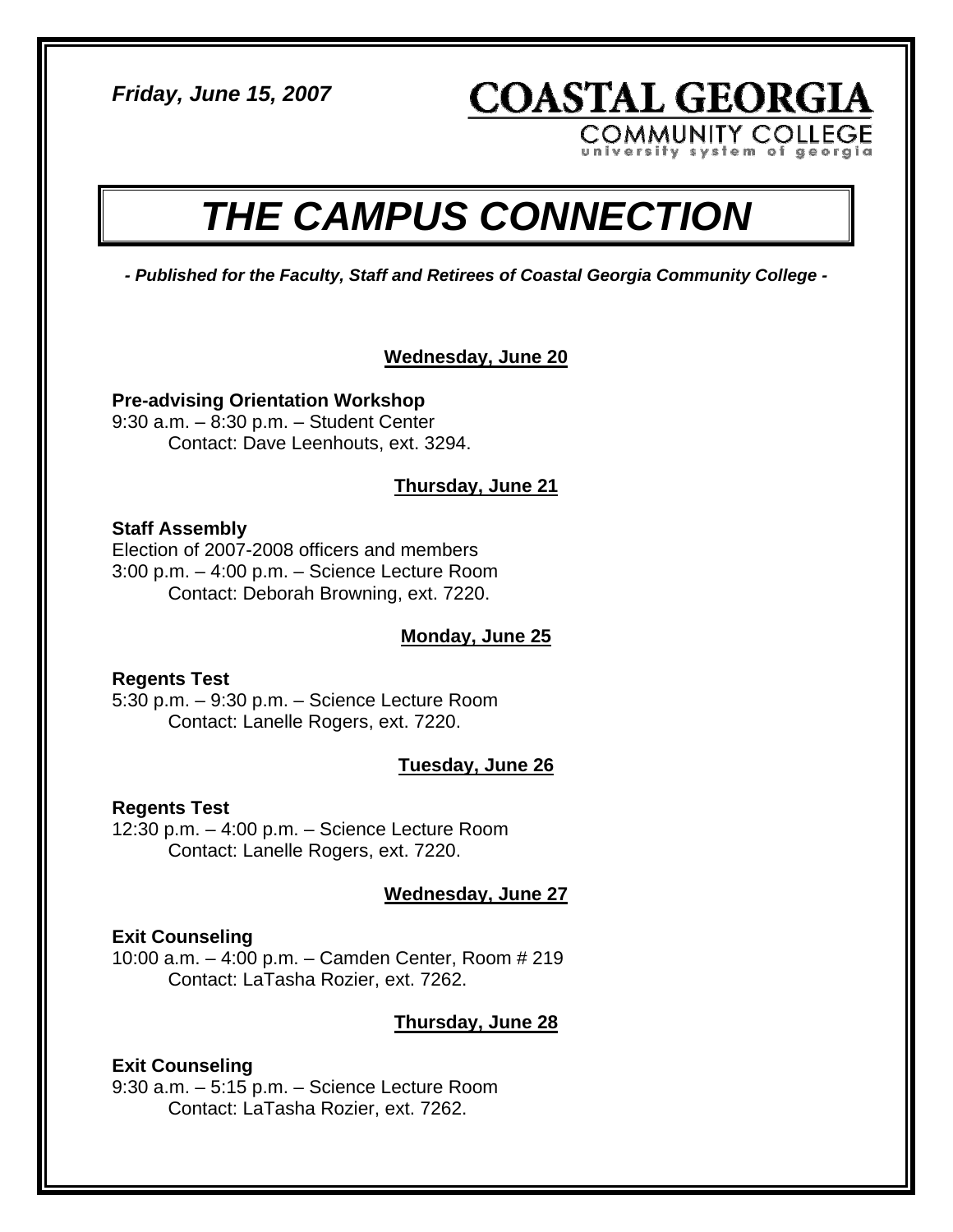#### **Friday, June 29**

#### **Exit Counseling**

9:30 a.m. – 5:15 p.m. – Science Lecture Room Contact: LaTasha Rozier, ext. 7262.

**Print Shop.** Regina Cruz will be away from the Print Shop from July 2nd through July 12th. During this time, all materials and requests will be handled by Roshonda Jones of the business office. Any printed materials needed before July 2nd, please send in your requests ahead of time. If you have any questions, contact Regina Cruz, ext. 7325. Thank you.

**Speakers Bureau.** Please remember that the deadline for 2007-2008 Speakers Bureau submissions is June 15th. If you have any questions, please contact the Office of Institutional Advancement, ext. 3303.

**Outstanding Staff Member of the Year Nominations.** Nominations for the Coastal Georgia Community College Outstanding Staff Member of the Year must be submitted by **June 30th**. The procedures and nominations forms are located on the [HR Forms website](http://www.cgcc.edu/humres/hr_forms.html) . If you have any questions, call Human Resources at 264-7228.

The **Summer Cooking Series** is being offered to staff and faculty of Coastal Georgia Community College on Saturdays, June 16-July 21. Please see details below. This series has been scheduled on these dates especially for CGCC employees.

Also, everyone is invited to get a "taste" of the upcoming Cooking Series by attending the **Cooking for Love Presentation** at the Camden Center on June 8, 6-8 p.m. CGCC's own Chef Steve Ingersoll will prepare a romantic dinner for two. The fee is only \$5 per person. Door prizes will be part of the fun evening. You must preregister with Continuing Education, 264-7260 or 1-800- 603-1278.